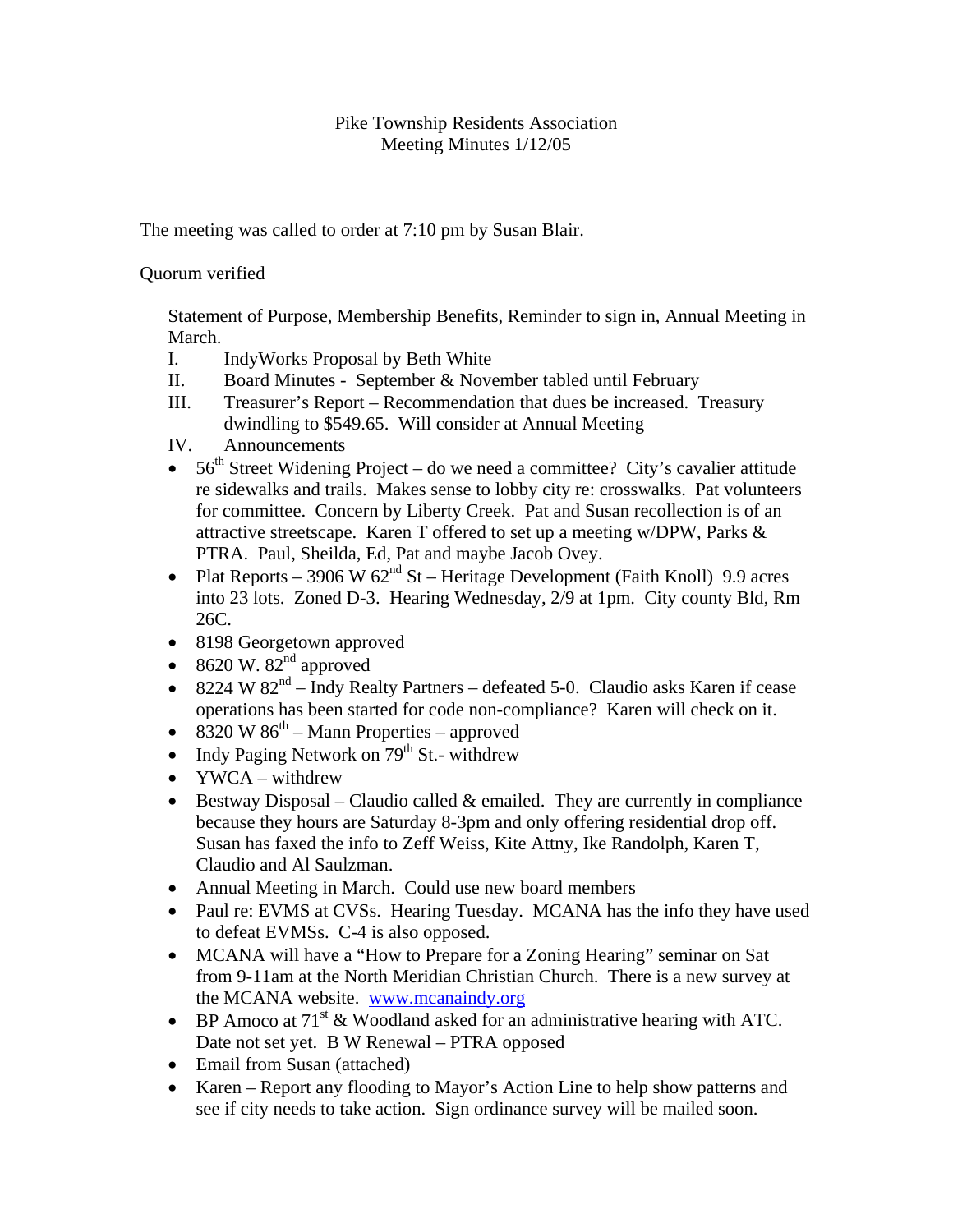• Township Administrators are working on Newsletters. Send info to Karen if you want to be subscribed.

V -Liquor Permits: Jan.  $8^{th}$  all BW L & Sun Sales at Main Event,  $73^{rd}$  & Shore Terrace Outback on W. 86<sup>th</sup> Joe's Grill 3830 Georgetown Club Liquors N Michigan Rock Bottom Brewery – Old Cooker location across from Brebuff. BW & Sun Sales.

## VI Land Use Old Business

2004-UV3-048 – 3923 – 4007 N. High School Rd., JRS Paint & Body requests a variance to provide for an automotive paint and body shop. Current zoning C-4. Joe Lockhart and Rob Hines, owners & presenters. Neighbor, Dr. Mandell has consented to petition. Property has been vacant for 4 years. It sits adjacent to Aamoco Transmission which is zoned C-5. Storage will be in doors, 36,000 Sq. Ft. High Efficiency Paint booth (98% efficient). Air scrubber and Air cleaner within body shop. No open doors, totally enclosed climate controlled. Landscape improvements have already been started. Staff recommends fencing replaced, dumpsters screened and enclosed. Currently zoned C-4 needs variance for use for C-5. The issue is the paint booth's vicinity to homes. There are 4-5 employees, a sticker sign on door. Business sign on existing Aamoco sign. Committing to storage inside only. Committing to variance running with current tenant only. There is an injunction on property until variance is granted. The Comp plan calls for a commercial cluster. Don points out that the C-5 zoning permits outside operations. Staff recommends approval with the following commitments:

- 1. Outside Storage not permitted
- 2. Dumpsters enclosed and screened
- 3. New 6 ft Opaic fence
- 4. Parking lot striped and resurfaced
- 5. Landscape plan submitted

Judge Stevens acting as attorney for Mr. Kilmer, one of the property owners nearby pointed out that this building is  $63\frac{1}{2}$  ft away from residential property. The staff approval is based on Aamoco's Variance. J. Stevens does not feel it is appropriate that close to residential area. C-5 is close to industrial use. J Stevens asks PTRA to oppose and not support this petition.

Mr. Sterns representing the property owners in the adjacent neighborhood said that he has lived in the Gateway neighborhood in the past and currently manages over 30 properties there. He read a Doctor's note regarding a boy's Asthma being aggravated by paint fumes from a previous business at that location. He pointed out that 5 conditions need to be met for a variance. And one of them is that it is NOT injurious to the general community. This variance is injurious to the community. Sheila moves not to support this variance request. The motion is seconded and carries.